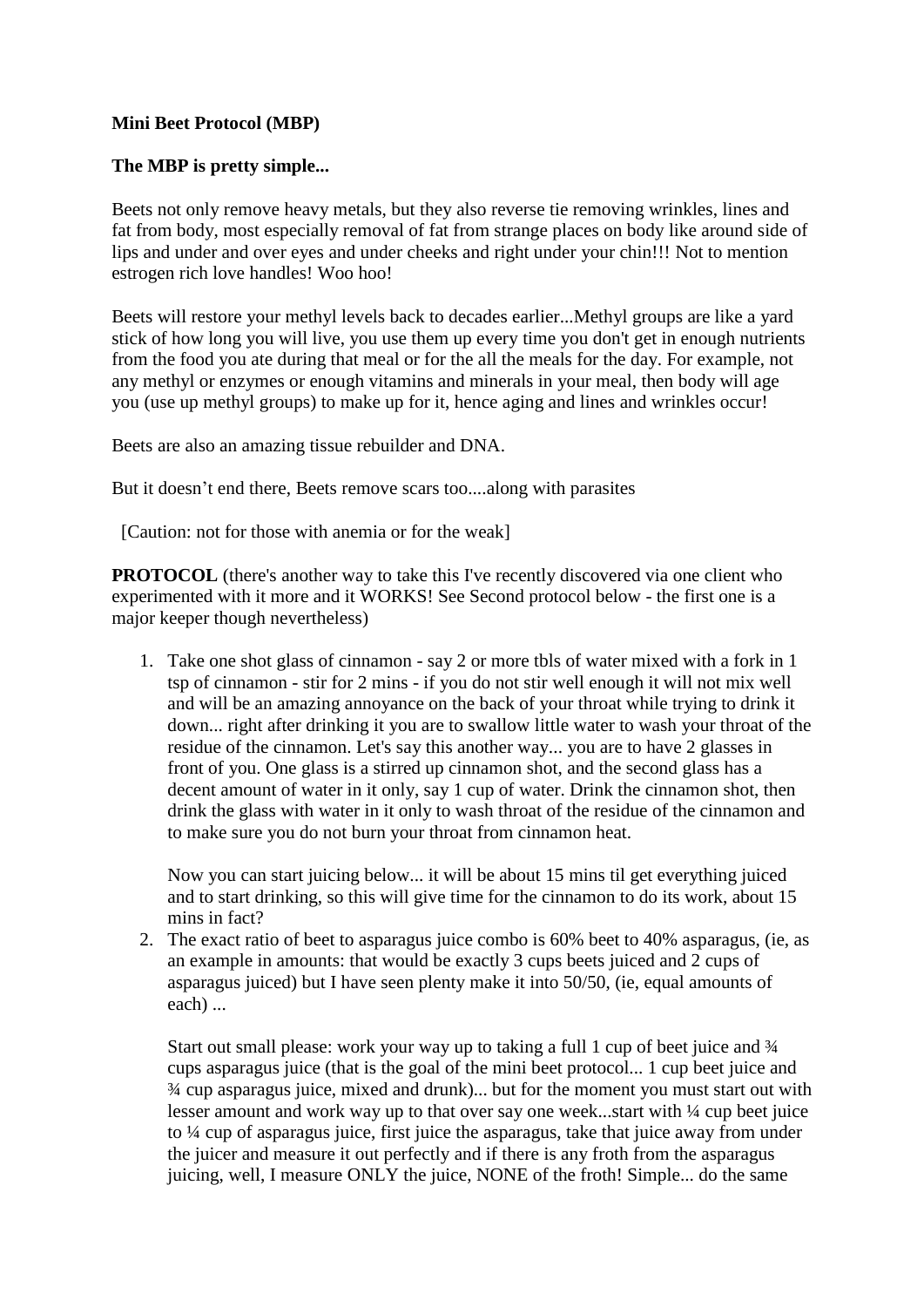thing with the beets that you did with the asparagus - measuring it out separately. Now combine beet and asparagus juices, mix and drink right then. [the 100% purpose of separating them out is so that you measure them correctly that's all ]

Again, you can do this for a week every day, then thereafter do the next step up  $-\frac{1}{2}$ cup beet to almost ½ cup asparagus juiced, then next week step it up again and - do the full 1 cup beet to ¾ cup asparagus juice... this is the MBP not the Major Beet Protocol... the Major is just plain scary not only in the amount of beets/asparagus you are consuming but in it's amazing affects on the human body, WOW! WOW! WOW! Very GOOD! 4 days of the Major and it will feel like someone lifted an anvil off of your kidneys, I kid you not...even if your kidneys function like perfection already!

3. Now lastly is to eat one apple or two apples or three apples: one apple (if amount of mixed juice had in it a total of ½ cup of beet juice), or 2 apples (if amount of beets in the mix was ¾ cups beet juice) or 3 apples or more (if amount of beets IN THAT MIX as 1 full cup of beet juice ) - we're talking ONLY about the beet juice portion of this mix - the beet portion is the only reason we're eating these apples, so only measure the beet portion to know how much apples to take in - Next eat one or two carrots after the apples, I don't care if it takes you 2 hours to get down 2 or 3 apples then eat 1-2 carrots as long as you get them down and in THAT ORDER (apples first then carrots) ... you have to start with eating of apples right after the juice even if it takes you two hours to finish, just so long as you start Right After the juicing ok? if you did this correctly you should notice total perfection - not a drop or hint of side effects, fevers, chills, nausea, headaches, etc! ok? Eat those apples and then carrots to remove any drop of detoxing side effects.

## **Mini Beet Alternative:**

This below is an alternative way to get beets in you, I have found it amazingly powerful and useful! So here it goes, and also it has less side effects b/c it's in whole form... anytime you eat a beet instead of juice it - it has 5X less side effects, but slower working of its magic - but they WILL have side effects still - it just may take a week or two to come up - So eat your apples ok?? So.. here's the 2nd recipe, the Mini Beet Alternative...

In a vitamix you are to put 4 bananas and 20-30 green grapes if have green (otherwise red or whatever will have to do) and one medium size beet (there are 3 sizes, gigantic (softball), medium (baseball) and baby (golf ball)) - if they are organic bananas, then put in the peel from half of one of them ok? Now - whatever height in the vitamix (or other super blender you have) the bananas and beets go heights go, ie however much space in the blender that they take, you are to add water at least ½ that height after the ingredients are in, then blend and drink...you are to eat one apple and one carrot afterward IN THAT ORDER AGAIN! Just like above... it must be eaten in that order, please. I love this recipe b/c it's also like a happiness formula but it will NOT accomplish same thing as the protocol above, that is, like decalcification would take a LOTTT longer with this...

As for this mini beet alternative: Tell me if you do not have a noticeable turnaround in any problem you have starting in 3 to 5 days... not to mention that wonderful feeling in the brain that comes with that combo all by itself... don't know how to explain that one! Lol This blended drink - it's my 2nd most powerful version of a happy pill! Yes I have one better... saved for another time.